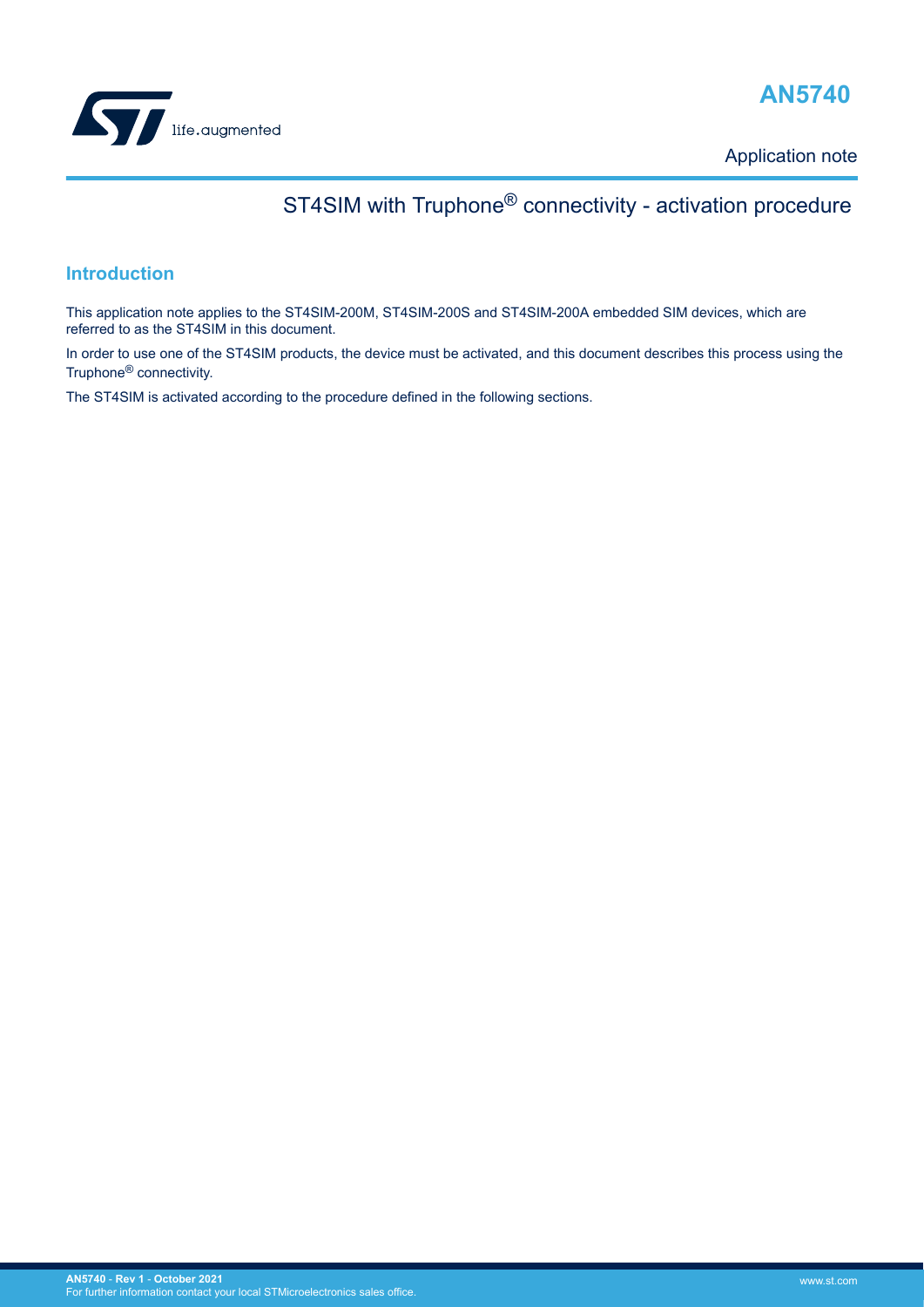<span id="page-1-0"></span>

## **1 General information**

The ST4SIM-200A, ST4SIM-200S and ST4SIM-200M devices are based on Arm® cores. They provide a secure and interoperable Java® Card environment compliant with Java Card specification





*Note: Arm is a registered trademark of Arm Limited (or its subsidiaries) in the US and/or elsewhere.*

*Note: Java is a registered trademark of Oracle and/or its affiliates.*

arm

### **1.1 Glossary**

#### **Table 1. List of terms**

| <b>Term</b>  | <b>Description</b>                 |
|--------------|------------------------------------|
| eSIM         | <b>Embedded SIM</b>                |
| <b>ICCID</b> | Integrated circuit card identifier |
| <b>IoT</b>   | Internet of things                 |
| <b>PLMN</b>  | Public land mobile network         |
| <b>SIM</b>   | Subscriber identity module         |
| URL          | Uniform resource locator           |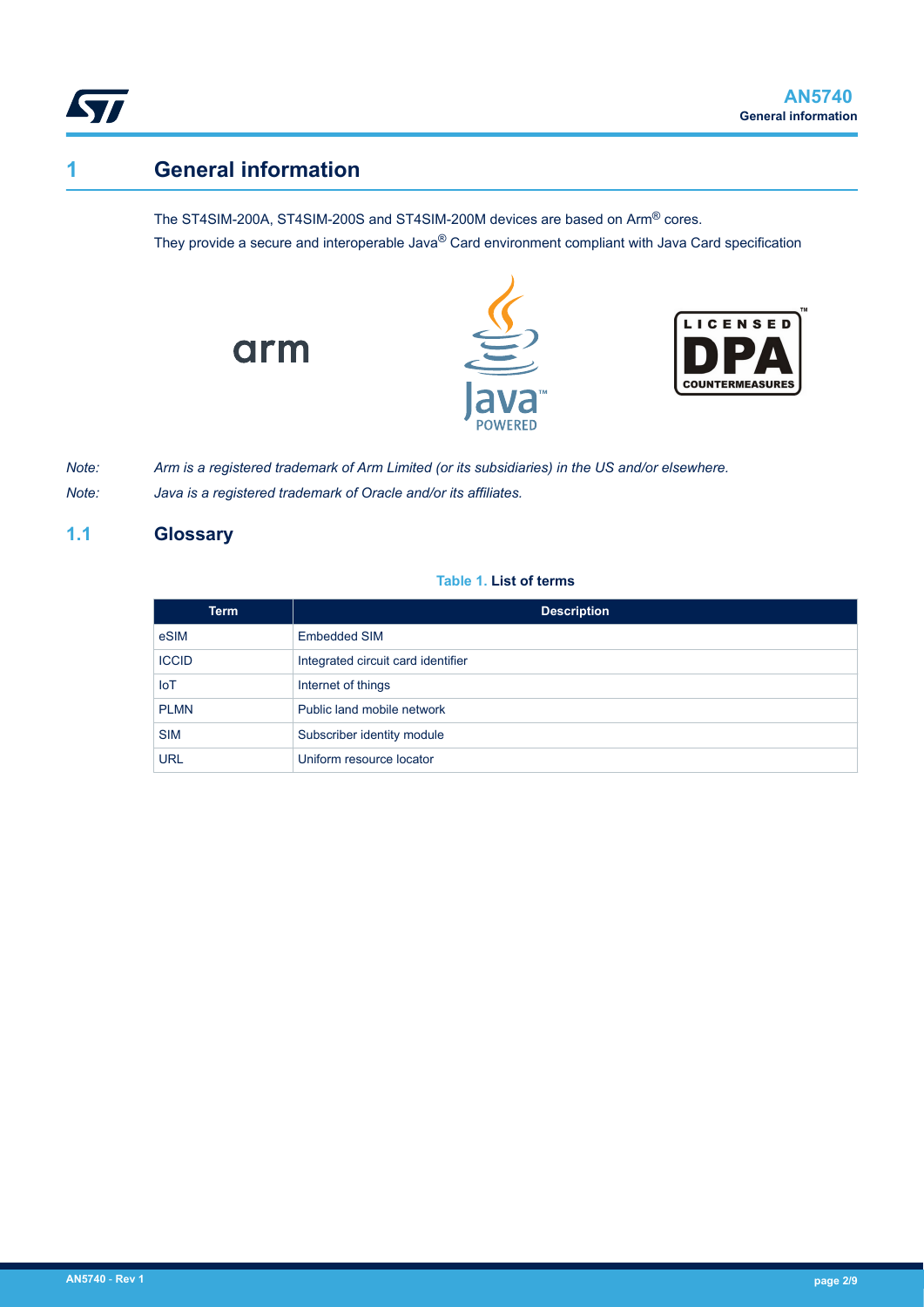<span id="page-2-0"></span>

### **2 Activation procedure**

The activation procedure is outlined in a step by step process in the following sections.

### **2.1 Retrieve the ICCID**

The first step is to identify and enter the ICCID code. The ICCID is available on the top surface of the package. The ICCID can be also retrieved directly from the device where the ST4SIM is used. To retrieve this information, the user must access the modem through a configured terminal on the relevant COM port. The terminal configuration is shown in the figure below.

| Port:<br><b>Baud rate:</b>  | COM3<br>115200 | $\checkmark$<br>$\checkmark$ | OK        |
|-----------------------------|----------------|------------------------------|-----------|
| Data:                       | 8 bit          | $\checkmark$                 | Cancel    |
| B<br>Parity:                | none           | $\checkmark$                 |           |
| Stop:                       | 1 bit          | $\checkmark$                 | Help      |
| Flow control:               | none           | $\checkmark$                 |           |
| <b>Transmit delay</b><br>10 | 0<br>msec/char |                              | msec/line |

#### **Figure 1. Terminal configuration example**

The ICCID is displayed after entering the AT command  $at$   $AT$ %CCID via the terminal console as shown in the figure below.

#### **Figure 2. Console example screen**



In the example above, the ICCID is 8944477300000021070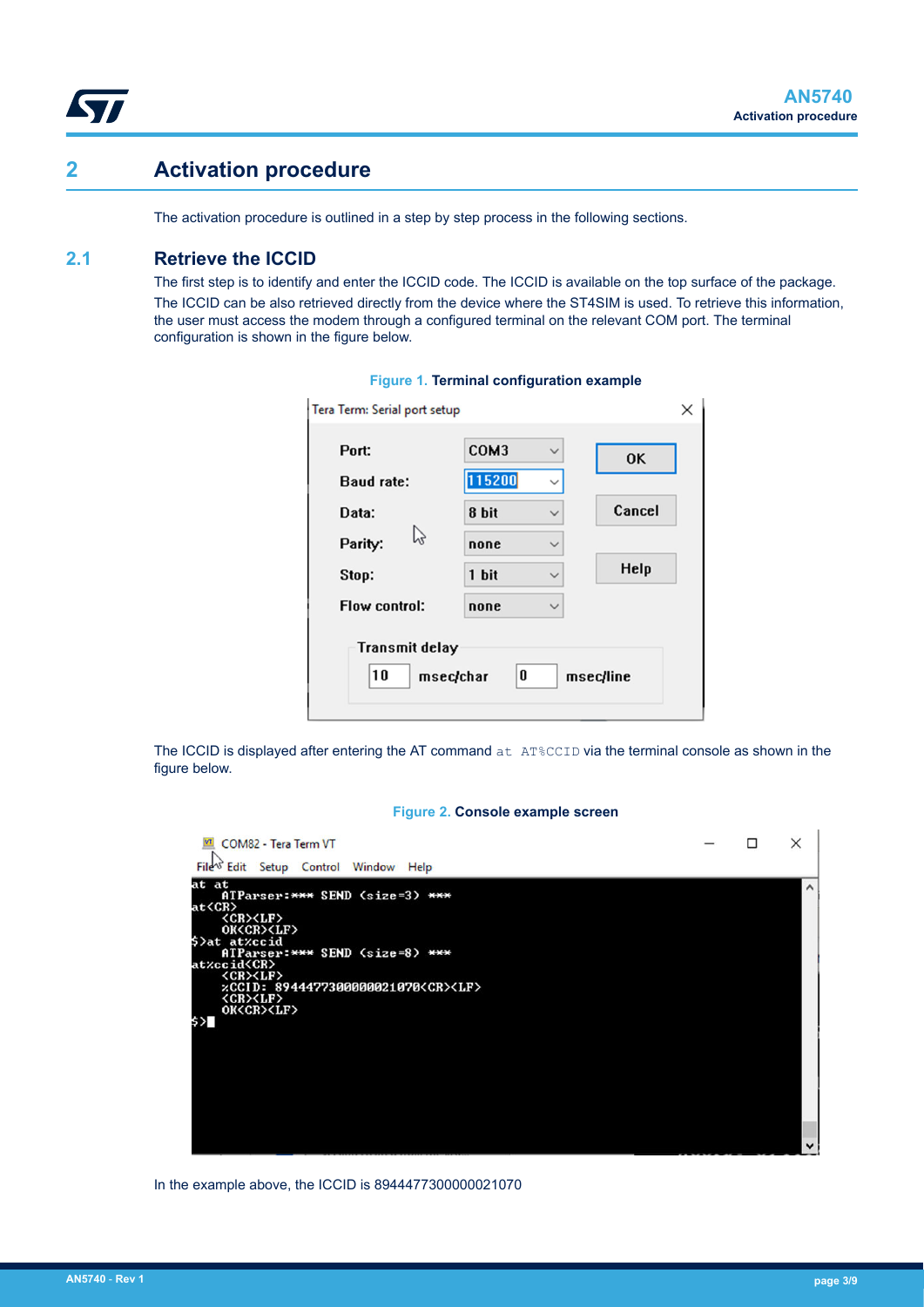<span id="page-3-0"></span>

## **2.2 Connect to the Truphone® web portal to activate the eSIM profile**

The second step is to connect to the Truphone<sup>®</sup> web portal.

The user must connect to the Truphone® web portal https://iot.truphone.com (using Chrome™) and follow the instructions provided to create a user account if needed. Once logged-in, the user activates the ST4SIMs from the dashboard page as shown in the screen below.



| <b>MENU</b><br><b>O</b> Dashboard | Dashboard / A / Home / Dashboard              |                                   | Reset<br>New Widget<br>$12$ months $\sim$<br>Refresh<br>None selected =<br>Now<br>Report |                                                              |  |
|-----------------------------------|-----------------------------------------------|-----------------------------------|------------------------------------------------------------------------------------------|--------------------------------------------------------------|--|
| <b>Organization</b><br>۰          |                                               |                                   |                                                                                          |                                                              |  |
| € Billing<br>٠                    |                                               | <b>Order SIMs</b>                 | 101000000<br><b>Activate SIMs</b><br>$\bullet$<br><b>COLOR</b>                           |                                                              |  |
| <b>E SIM Cards</b><br>$\bullet$   | <b>TRUPHONE INT</b><br><b>TRUPHONE</b><br>- . | Order SIMs or development kits.   | <u>ي تاي</u><br><b>TRUPHONE</b><br>Tore, Telescope                                       | Activate your IoT SIMs with a Truphone for Things data plan. |  |
| of Devices                        |                                               |                                   |                                                                                          |                                                              |  |
| $Q$ Rules                         |                                               |                                   |                                                                                          |                                                              |  |
| <b>O</b> Notifications            | $\bf{0}$<br><b>Active SIMs</b>                | $\Omega$<br><b>Available SIMs</b> | 0.0 KB<br><b>This Month</b>                                                              | 0 Outbound SMS<br><b>This Month</b>                          |  |
| Reports                           |                                               |                                   |                                                                                          |                                                              |  |
| <b>Q</b> Audit Trail              | 台 Latest Events                               |                                   |                                                                                          | $x - t$                                                      |  |
| ? Support<br>۰                    | Rules                                         | Configure View All                | Notifications                                                                            | View All                                                     |  |
| <b>Q</b> Contact<br>₩             |                                               | No data found!                    |                                                                                          | No data found!                                               |  |

Click on "Activate SIMs", and the next page appears inviting the user to enter the ICCID of the eSIM to be activated.

#### **Figure 4. SIMs activation screen**

| Enter your activation code to bulk-activate your SIMs. If you haven't got an activation code, enter<br>and submit the ICCID from each SIM individually before continuing. |              | <u> I di bilim di bilim di bilim di bilim di bilim di bilim di bilim di bilim di bilim di bilim di bilim di bili</u><br>ICCID 8944 1234 5678 9012 345<br>stick alsee title face send |
|---------------------------------------------------------------------------------------------------------------------------------------------------------------------------|--------------|--------------------------------------------------------------------------------------------------------------------------------------------------------------------------------------|
| <b>ACTIVATION CODE</b>                                                                                                                                                    | <b>ICCID</b> | PUK<br><b>TRUPHONE</b><br>1234 5678<br><b>Suphane 2019</b><br>4459 1234 1234 1234<br>12345474                                                                                        |
| ICCID (SERIAL):                                                                                                                                                           | $\bf \Phi$   |                                                                                                                                                                                      |
| Submit                                                                                                                                                                    |              |                                                                                                                                                                                      |

The activation of the SIM card may take a few minutes to complete. The SIM card status is shown on the dashboard once it is activated.

For more details, about data plane status and other services that are provided by Truphone<sup>®</sup>, refer to the Truphone® IoT web portal referred to above.

*Note: The URL quoted in this section belongs to a third party. It is active at document publication, however STMicroelectronics shall not be liable for any change, move or inactivation of the URL or the referenced material.*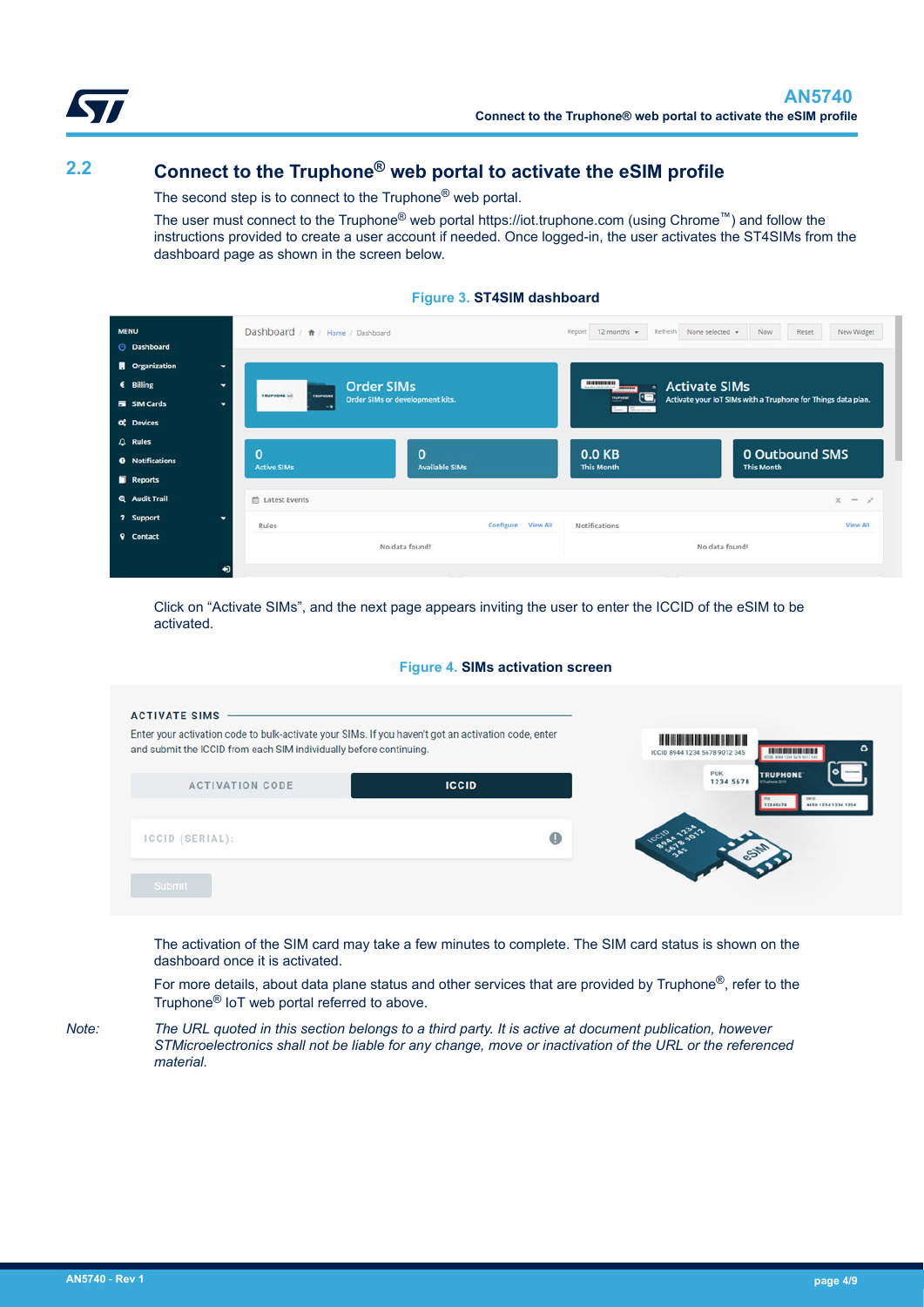<span id="page-4-0"></span>

### **2.3 Perform a network search and registration**

The third step is to connect and register to a cellular network.

To force the device to search and register to a cellular network (also known as PLMN selection), the user simply needs to reboot the device.

The first time the board registers on the network may take several minutes to find a network and register. This may take between 15 and 20 minutes. The registration is based on the radio environment, Truphone<sup>®</sup> network availability and the technology of the network being used. To speed up the network search, the user may follow the tips that are provided on Truphone® web portal.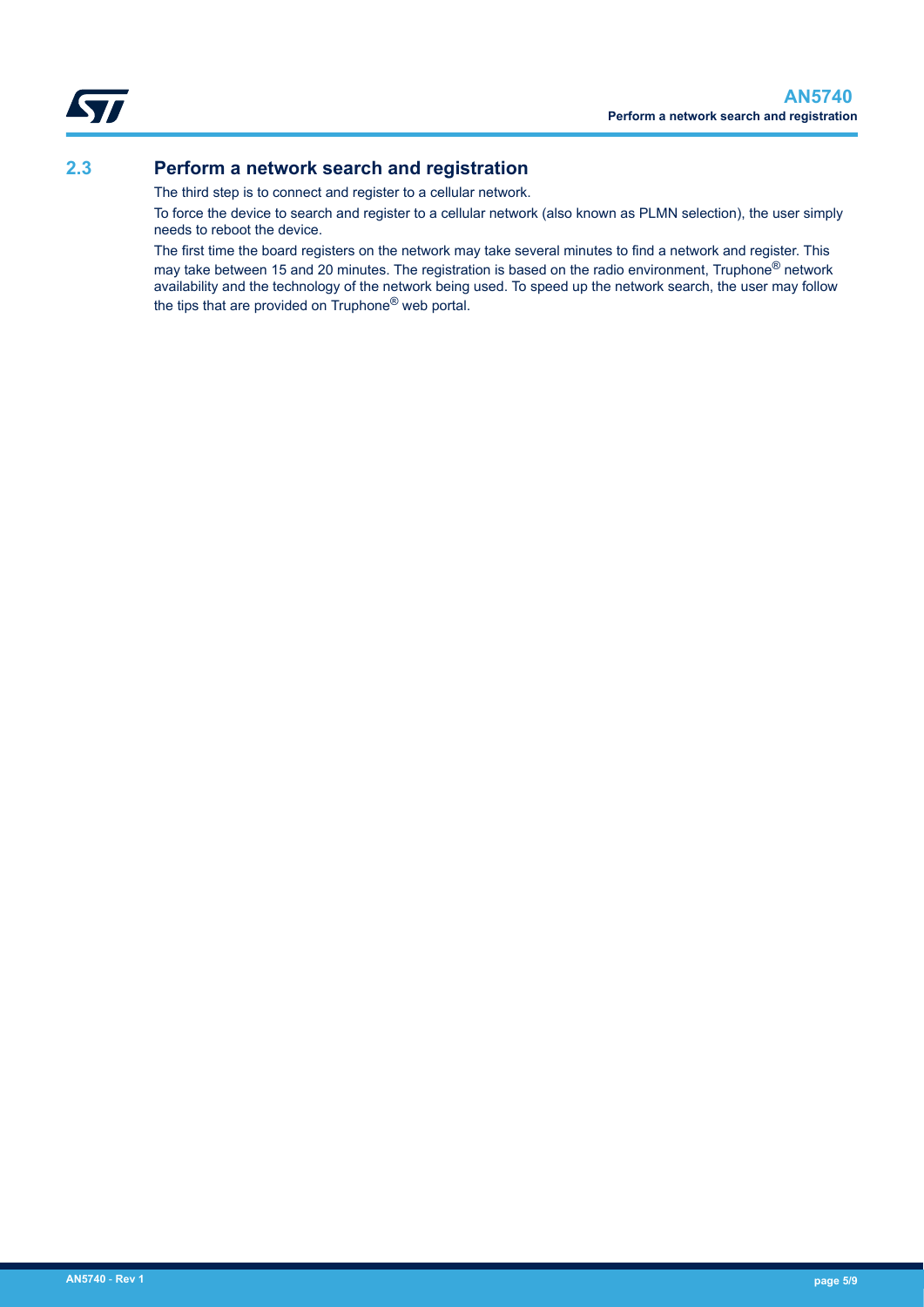## <span id="page-5-0"></span>**Revision history**

### **Table 2. Document revision history**

| <b>Date</b> | <b>Version</b> | <b>Changes</b>   |
|-------------|----------------|------------------|
| 22-Oct-2021 |                | Initial release. |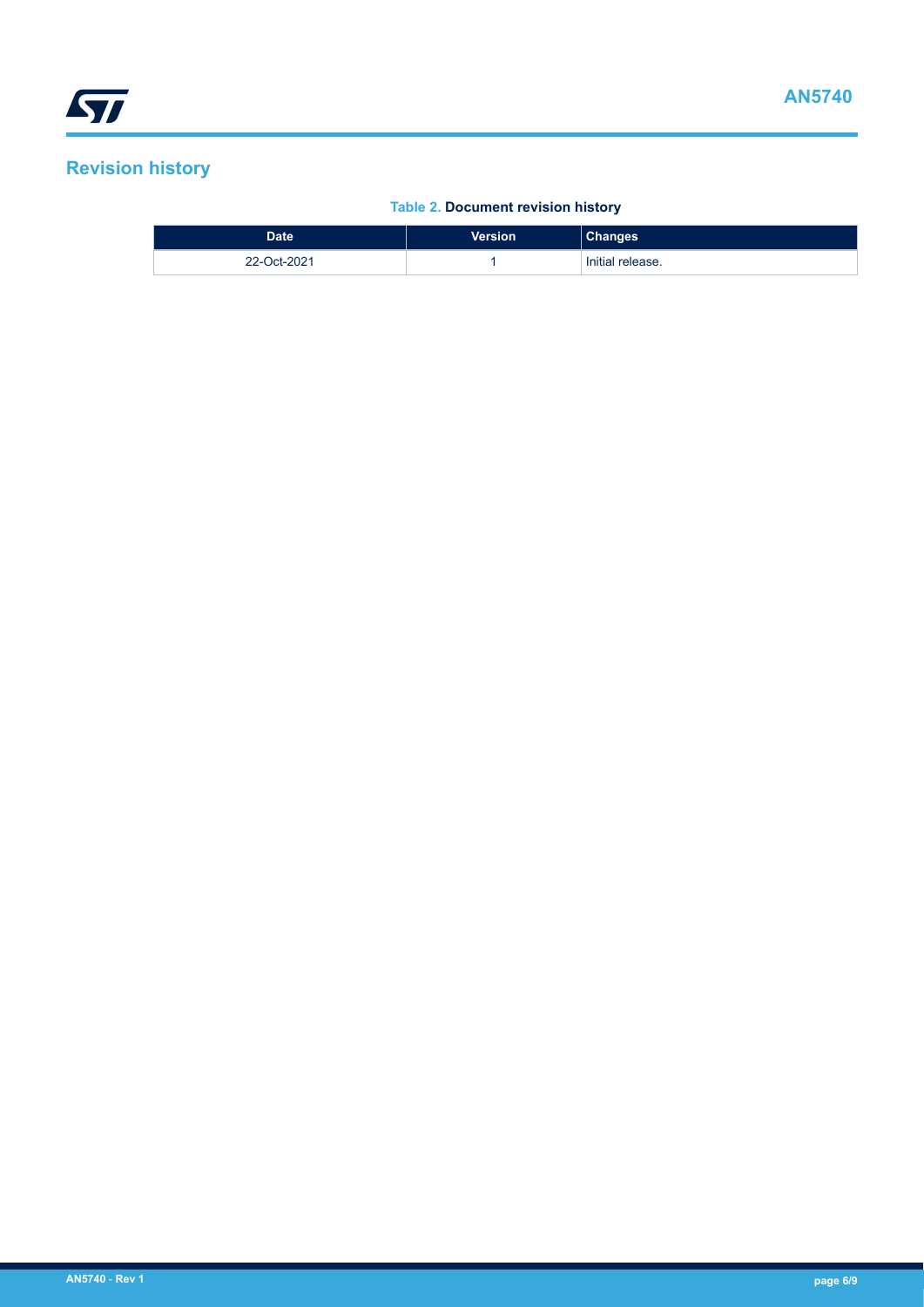

## **Contents**

| $\mathbf{2}$ |     |                                                                        |  |
|--------------|-----|------------------------------------------------------------------------|--|
|              |     |                                                                        |  |
|              |     | 2.2 Connect to the Truphone® web portal to activate the eSIM profile 4 |  |
|              | 2.3 |                                                                        |  |
|              |     |                                                                        |  |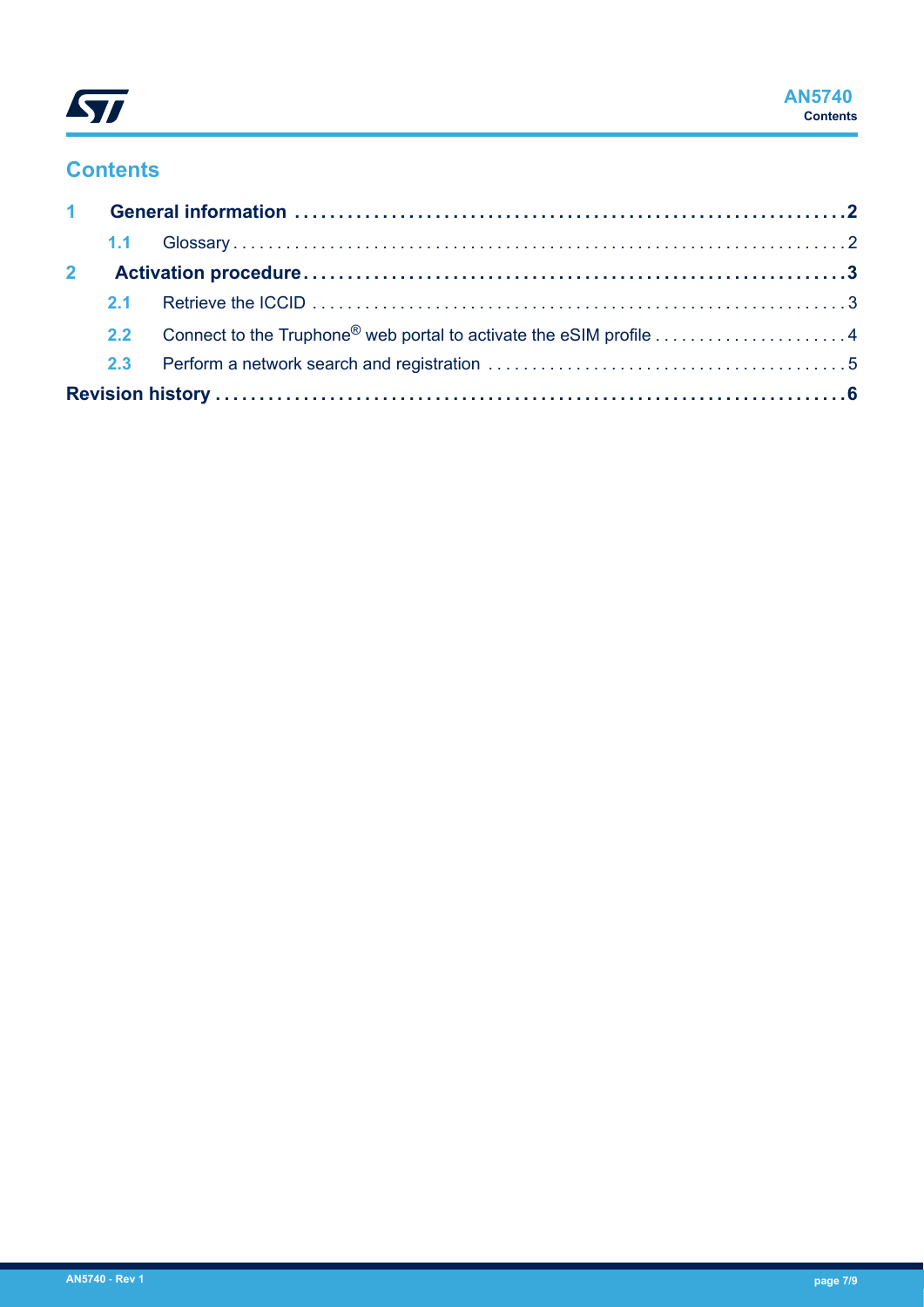

# **List of figures**